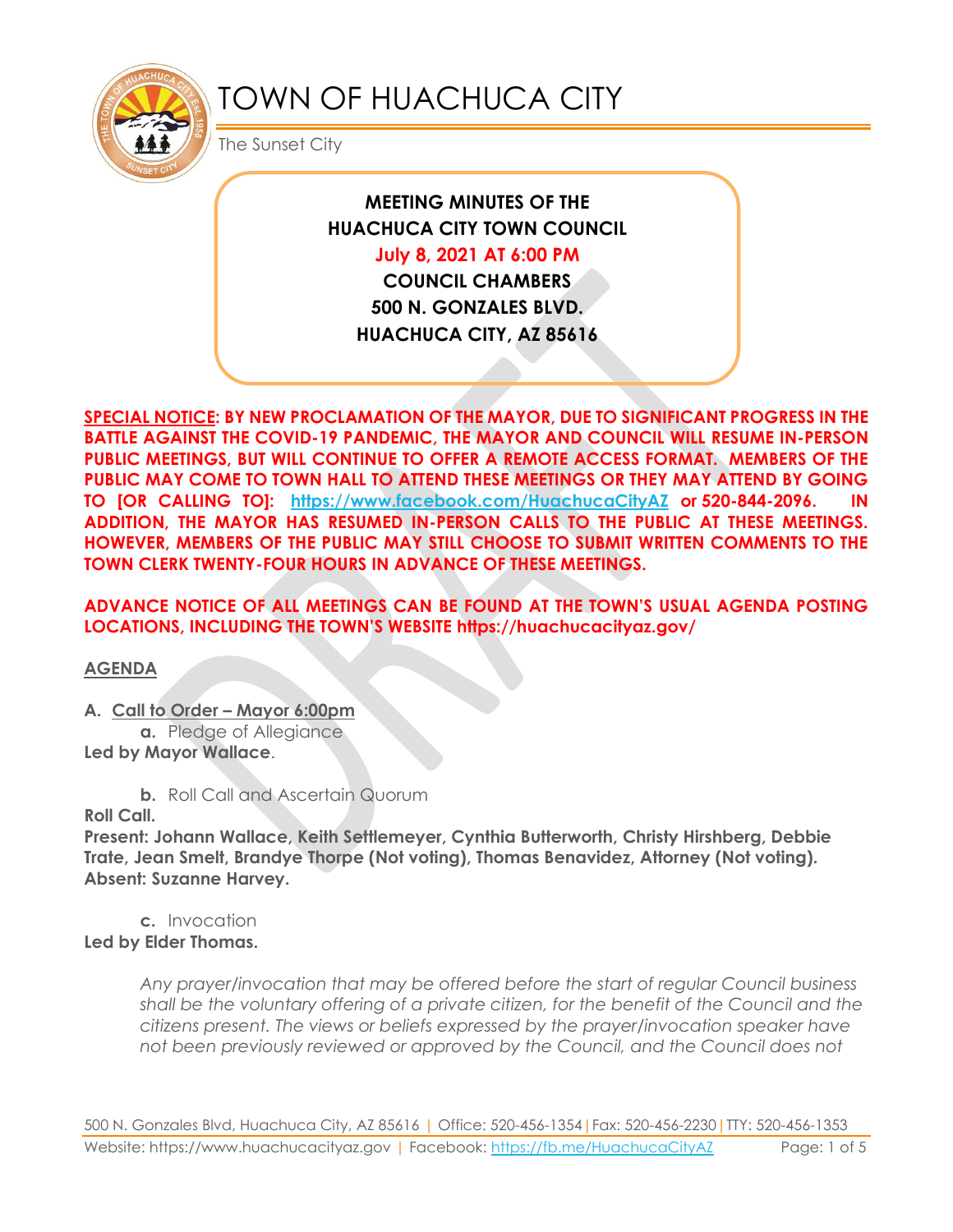*endorse the religious beliefs or views of this, or any other speaker. A list of volunteers is maintained by the Town Clerk's Office and interested persons should contact the Town Clerk's Office for further information.*

## **B. Call to the Public – Mayor**

*A.R.S. 38-431.01 states the Public Body may make an open call to the public during a public meeting, subject to reasonable time, place and manner restrictions, to allow individuals to address the public body on any issue within the jurisdiction of the Public Body. At the conclusion of an open call to the public, individual members of the Public Body may respond to criticism made by those who have addressed the Public Body, may ask staff to review a matter or may ask that a matter be put on a future agenda. However, members of the Public Body shall not discuss or take legal action on matters raised during an open call to the public unless the matters are properly noticed for discussion and legal action.*

## **C***.* **Consent Agenda - Mayor**

*All items listed in the Consent Agenda are considered routine matters and will be enacted by one motion of the Council. There will be no separate discussion of these items unless a Member of the Town Council requests that an item or items be removed for discussion. Council Members may ask questions without removal of the item from the Consent Agenda. Items removed from the Consent Agenda are considered in their normal sequence as listed on the agenda, unless called out of sequence.*

C.1 Consider approval of the minutes of the Regular Council meeting held on June 24, 2021 and the Work Session held on June 23, 2021.

C.2 Consider approval of the Payment Approval Report.

C.3 Consider approval of the disposal of a 2005 Kasea ATV VIN # RFRSM05375M004289 through Public Surplus.

**Motion:** Consent Agenda, **Action:** Open for Discussion and/or Action, **Moved by** Johann Wallace, **Seconded by** Debbie Trate.

Mayor Wallace asks where the Kasea ATV is from. Chief Thies states it has been stored, but it belongs to the Town.

**Motion:** Items on the Consent Agenda, **Action:** Approve, **Moved by** Johann Wallace, **Seconded by Christy Hirshberg.** 

Motion passed unanimously.

## **D.** Unfinished Business before the Council – Mayor

*Public comment will be taken at the beginning of each agenda item, after the subject has been announced by the Mayor and explained by staff. Any citizen, who wishes, may speak one time for five minutes on each agenda item before or after Council discussion. Questions*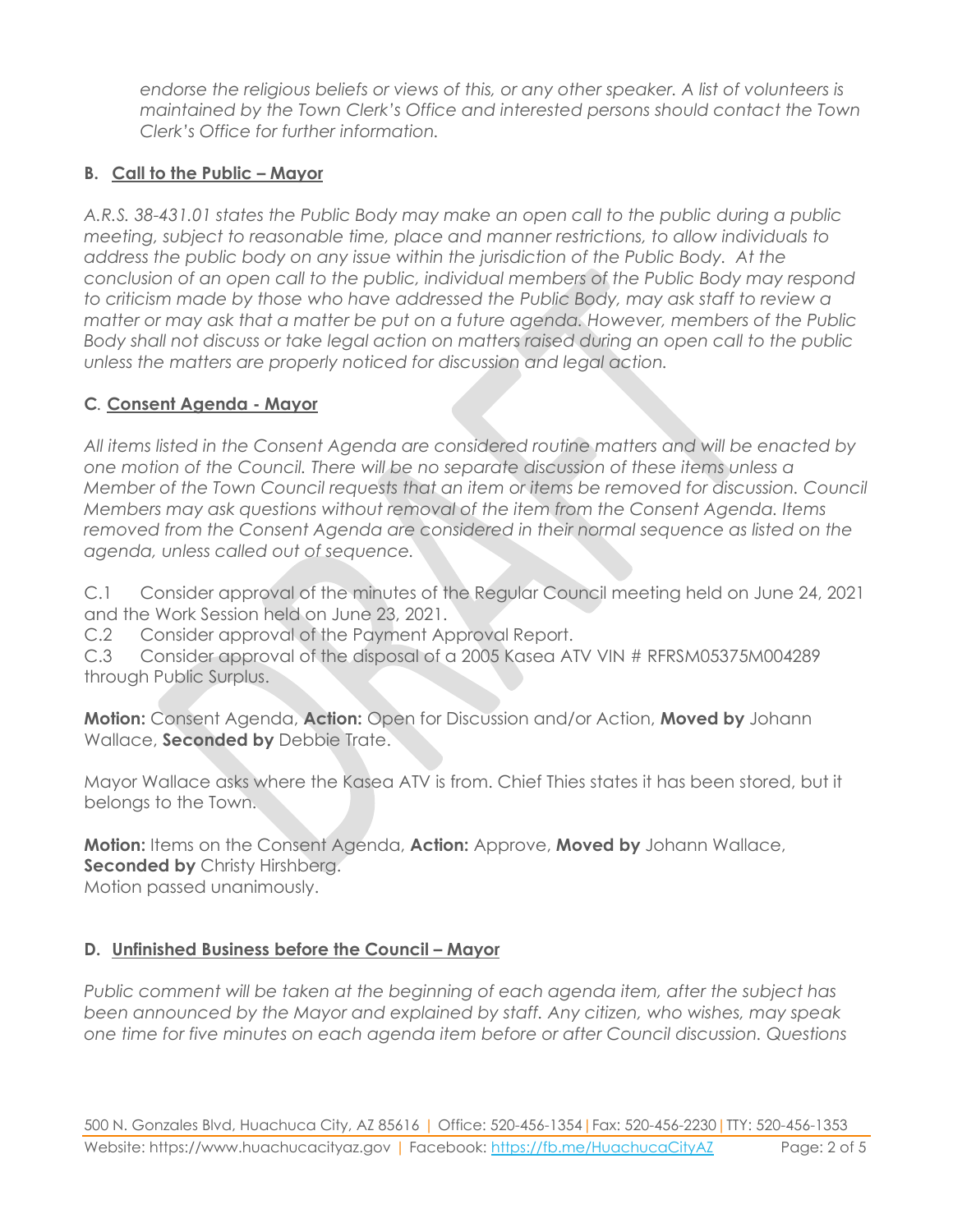*from Council Members, however, may be directed to staff or a member of the public through the Mayor at any time.*

#### **E. New Business Before Council - Mayor**

*Public comment will be taken at the beginning of each agenda item, after the subject has been announced by the Mayor and explained by staff. Any citizen, who wishes, may speak one time for five minutes on each agenda item before or after Council discussion. Questions from Council Members, however, may be directed to staff or a member of the public through the Mayor at any time.*

**E.1 Discussion and/or Action [Jim Halterman]:** Approval of the purchase of an EV Vacuum Excavator for the amount of \$48,361.00.

**Motion:** Item E.1, **Action:** Open for Discussion and/or Action, **Moved by** Johann Wallace, **Seconded by Debbie Trate.** 

Jim Halterman advises this is the piece of equipment discussed previously. The only difference is the addition of a flow master which is used to hydraulicly operate valves and stuff. Mayor Wallace agrees that as they are working through replacing valves and such, it will clean out the area well.

**Motion:** The purchase of an EV Vacuum Excavator , **Action:** Approve, **Moved by** Johann Wallace, **Seconded by** Jean Smelt. Motion passed unanimously.

**E.2 Discussion and/or Action [Matthew Doty]:** Approval of a contract with Hugh A. Walker, Enterprises, Inc., to provide the City with Arizona Department of Environmental Quality (ADEQ) Landfill Permit support services.

**Motion:** Item E.2, **Action:** Open for Discussion and/or Action, **Moved by** Johann Wallace, **Seconded by Christy Hirshberg.** 

Mayor Wallace asks if this contract was written on the Town's standard contract. Mr. Benavidez advises it is on our standard contract. Mr. Benavidez does not have any concerns. Mayor Wallace advises of the timeline and that this contract is just a step forward towards the expansion permit. The cost is not able to exceed \$25,000.00.

**Motion:** The contract with Hugh A. Walker, Enterprises, Inc. to provide the City with ADEQ Landfill Permit support services., **Action:** Approve, **Moved by** Johann Wallace, **Seconded by** Debbie Trate.

Motion passed unanimously.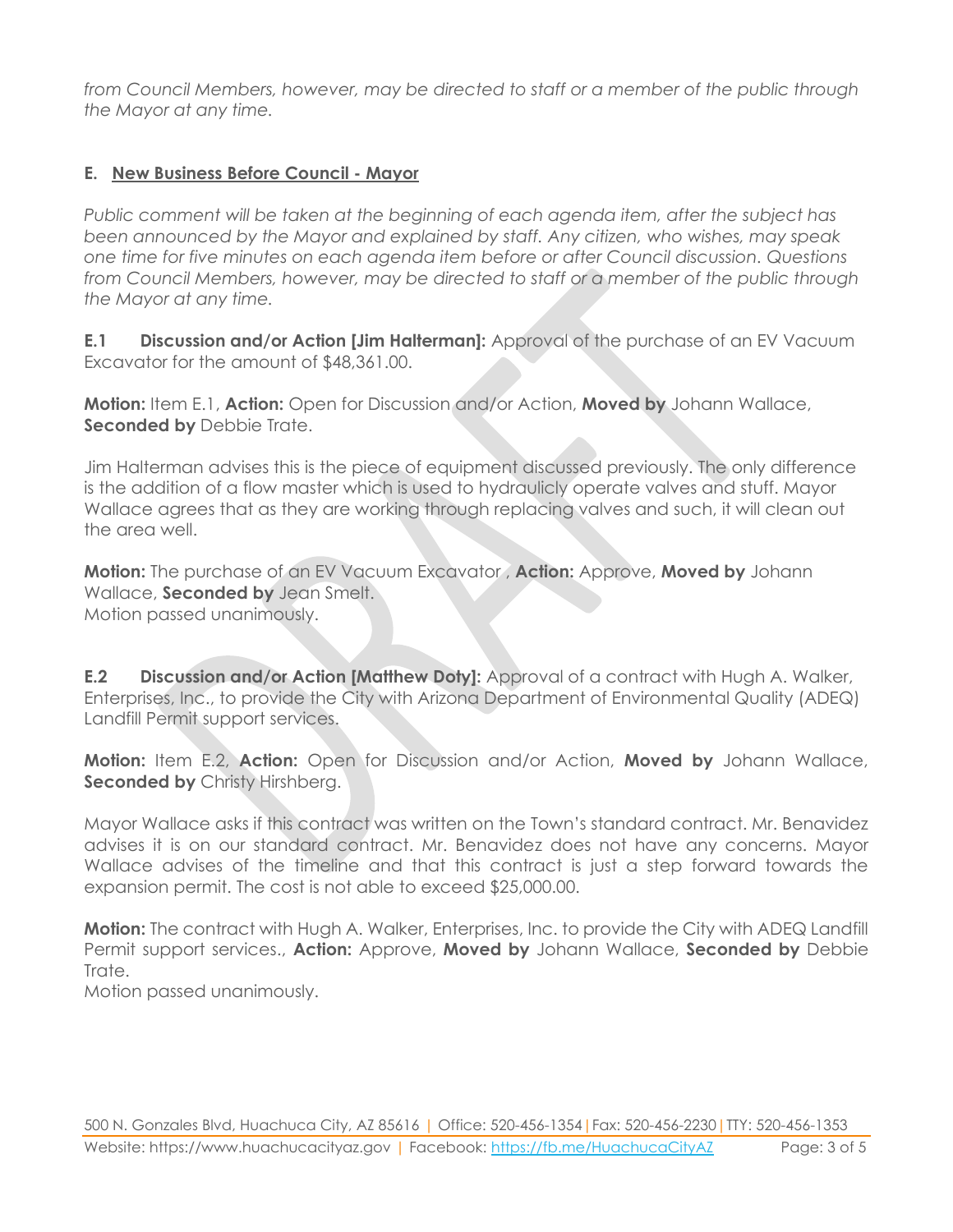E.3 **Discussion and/or Action on the Vacant Council Seat [Mayor Wallace]:** The Council might interview applicants and vote to fill the vacant seat, and/or the Council might direct staff in further recruitment efforts.

**Motion:** Item E.3, **Action:** Open for Discussion and/or Action, **Moved by** Johann Wallace, **Seconded by Cynthia Butterworth.** 

Council asks 6 interview questions of Jeffrey Ferro, the single applicant to fill the vacant seat. Mayor Wallace confirms with Mr. Ferro that he received a copy of the Open Meeting Law. Mr. Ferro confirms he received it prior to the last Council Meeting.

**Motion:** Mr. Jeffrey Ferro to the vacant Council seat, **Action:** Appoint, **Moved by** Johann Wallace

**Vote:** Motion passed (**summary:** Yes = 4, No = 0, Abstain = 2). **Yes:** Keith Settlemeyer, Cynthia Butterworth, Debbie Trate, Jean Smelt. **Abstain:** Johann Wallace, Christy Hirshberg.

Mayor Wallace advises Mr. Ferro will be sworn in after the meeting.

#### **F. Department Director Reports**

**Jim Halterman advises he is waiting on some changes to be made to the start and end dates on the contract with AJ Anderson Company so the sewer pond closure project can begin. Matthew Doty advises of some minor equipment mechanical problems.**

**Steph Fulton advises the Reptile Show had a good turnout. She also advises of some behavioral problems with some children in the Summer Splash program.**

**Chief Thies provides an update of the Police Department's activities since the written report was submitted.**

**Clerk Thorpe advises that the new tablets for Council have been received and should be ready for use for the next Council meeting.**

- **G. Items to be placed on future agendas**
- **H. Reports of Current Events by Council**

Councilmember Butterworth advises of some upcoming SVMPO meetings. The 4th of July was successful.

Councilmember Settlemeyer thought everyone enjoyed the 4th of July.

Mayor Pro Tem Hirshberg states the 4th of July was good.

Councilmember Trate thanks staff for all the hard work for the 4<sup>th</sup> of July.

Councilmember Smelt also thanks everyone for their efforts for the 4th of July.

Mayor Wallace gives a job well done to everyone involved with the 4th of July. SVMPO meetings are coming up, including an executive session.

#### **I. Adjournment**

**Motion: 6:26pm, Action: Adjourn, Moved by Johann Wallace, Seconded by Christy Hirshberg. Motion passed unanimously.**